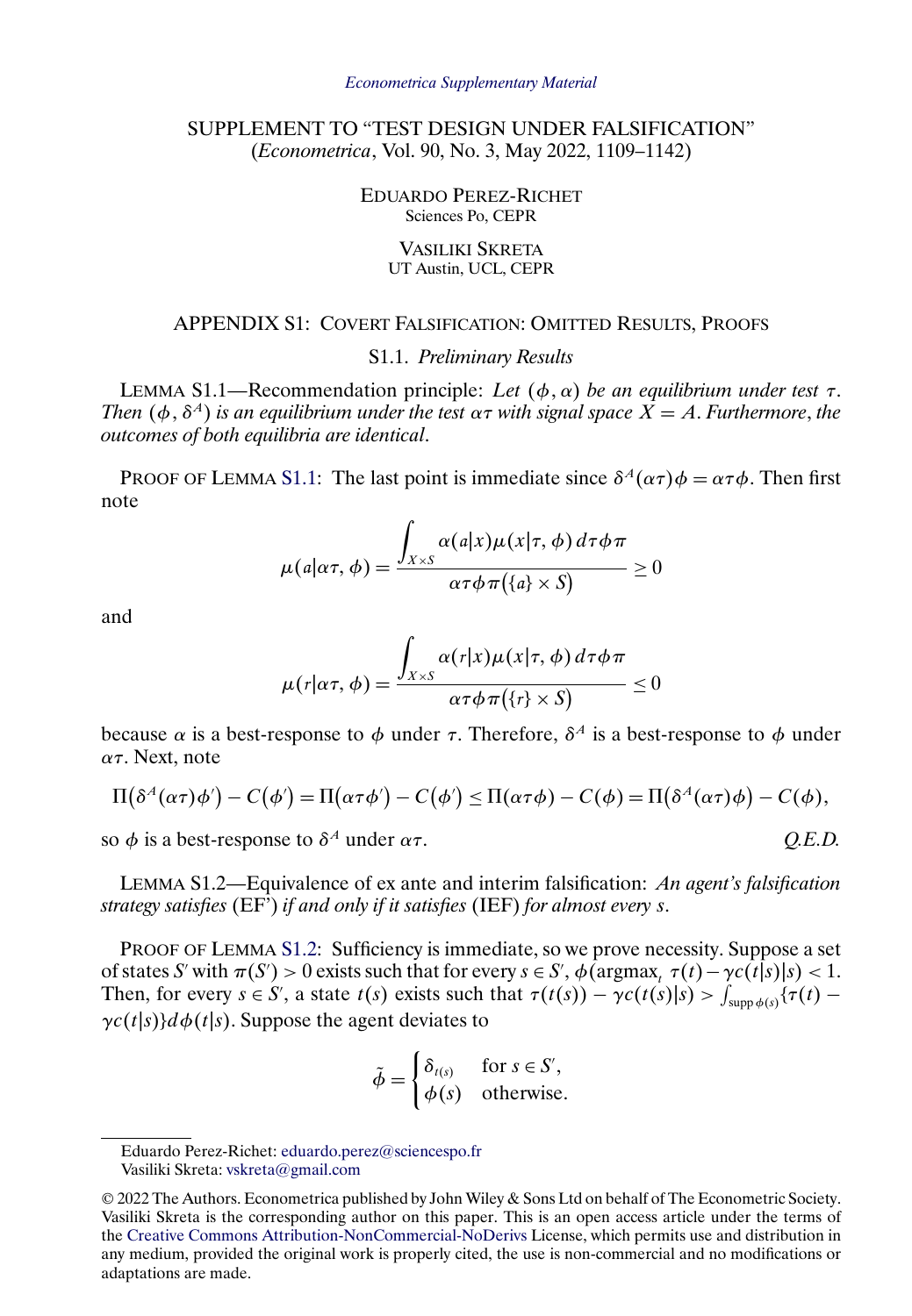Because this deviation is covert, the receiver's behavior stays the same. Given that  $S'$  has strictly positive measure, the agent's payoff strictly increases:

$$
\int_{S\times S}\left\{\tau(t)-\gamma c(t|s)\right\}d\tilde{\phi}\pi(t,s)>\int_{S\times S}\left\{\tau(t)-\gamma c(t|s)\right\}d\phi\pi(t,s),
$$

so that  $\phi$  cannot satisfy (EF').  $Q.E.D.$ 

#### S1.2. *Comparative Statics*

PROOF OF PROPOSITION 2: In this proof, we let  $\omega_{\gamma,p,\hat{s}}$  denote the outcome function  $\omega_{p,\hat{s}}$  to highlight its dependence on the cost parameter  $\gamma$ . We consider an increase from  $\gamma$ to  $\gamma$  >  $\gamma$  that remains in the same cost region.

In the low-cost region, we have  $\tau^*_{\gamma}(s) > \tau^*_{\gamma}(s)$  for all  $s > s_0$ , whereas all other states are rejected with certainty under both values. This change is strictly beneficial for the agent. For the receiver, note first that  $\omega_{\gamma}^{*}$  must, by definition, deliver a higher payoff than  $\omega_{\gamma',p_{\gamma}^*,\bar{s}}$ . Next, note  $\omega_{\gamma',p_{\gamma}^*,\bar{s}}$  assigns the same approval probabilities as  $\omega_{\gamma}^*$  to all compliant states but lower (strictly for a positive mass) approval probabilities to noncompliant states and, therefore, gives the receiver a strictly higher payoff.

In the intermediate-cost region,  $\omega^*_{\gamma}$  assigns the same approval probability as  $\omega^*_{\gamma}$  to compliant states but a lower one to all noncompliant states (strictly for a positive mass of them). Therefore, the receiver's payoff increases. We also have  $\tau^*_{\gamma}(s) \leq \tau^*_{\gamma}(s)$  with a strict inequality for a positive mass of states. The agent is therefore worse off under  $\gamma'$ .

In the high-cost region, the receiver gets her first-best payoff, which is independent of  $\gamma$ . For the agent, we have  $\tau^*_{\gamma}(s) \ge \tau^*_{\gamma}(s)$  with a strict inequality for a positive mass of states, so she is better off under  $\gamma'$ . . *Q.E.D.*

#### S1.3. *Characterization of Optimal Tests*

We provide a characterization of optimal tests that shows, in particular, productive falsification is needed for optimality. To simplify exposition, we exclude from the proposition the case in which  $\mu_{\pi} = 0$ . Indeed, this case has multiple tests from the class  $\tau_{p,\hat{s}}$  that are optimal in the low-cost region  $\gamma c(\bar{s}|-s) \leq 1$ . Then any test  $\tau_{p,\bar{s}}$  with  $p \in [p^*_{\gamma}, 1]$  is optimal. When  $\mu_{\pi} \neq 0$ , the optimal test within our class is unique.

PROPOSITION S1.1: *Suppose*  $\mu_{\pi} \neq 0$ . *A test*  $\tau$  *is such that, for some falsification strategy*  $\phi$ ,  $(\tau, \phi)$  *solves*  $(\mathcal{P})$ *, and*  $U(\tau\phi, \phi) \ge U^*_{\gamma}$  *if and only if:* 

(i) *For a.e.*  $s \in [-\underline{s}, 0) \cup (\hat{s}_\gamma^*, \overline{s}], \tau(s) = \tau_\gamma^*(s)$ .

(ii) *For every*  $s \in [-\underline{s}, \overline{s}), \tau(s) \leq \tau^*_{\gamma}(s)$ .

$$
(iii) \ \tau(\hat{s}^*_{\gamma}) = p^*_{\gamma}.
$$

*Furthermore, it is then the case that for a.e. s,*  $\phi(s) = \phi^*_{\gamma}(s)$ .

PROOF: *Sufficiency*. Suppose  $\tau$  satisfies (i)–(iii). We show  $\phi^*_{\gamma}$  satisfies (EF') under  $\tau$ . It is then easy to see that  $\tau \phi_{\gamma}^*(s) = \omega_{\gamma}^*(s)$  a.e., which implies the result.

Let  $T = \{s \in S : \tau(s) \neq \tau^*_{\gamma}(s)\}\)$ . First, consider  $s \in S \setminus T$ . Then  $\phi^*_{\gamma}$  satisfies (IEF) at s under  $\tau$  since first, s can still not falsify and get the same payoff as under  $\tau^*_{\gamma}$  because  $s \notin T$ ; and second, by (ii), no other falsification targets yield higher payoff under  $\tau$  than under  $\tau^*_{\gamma}$ .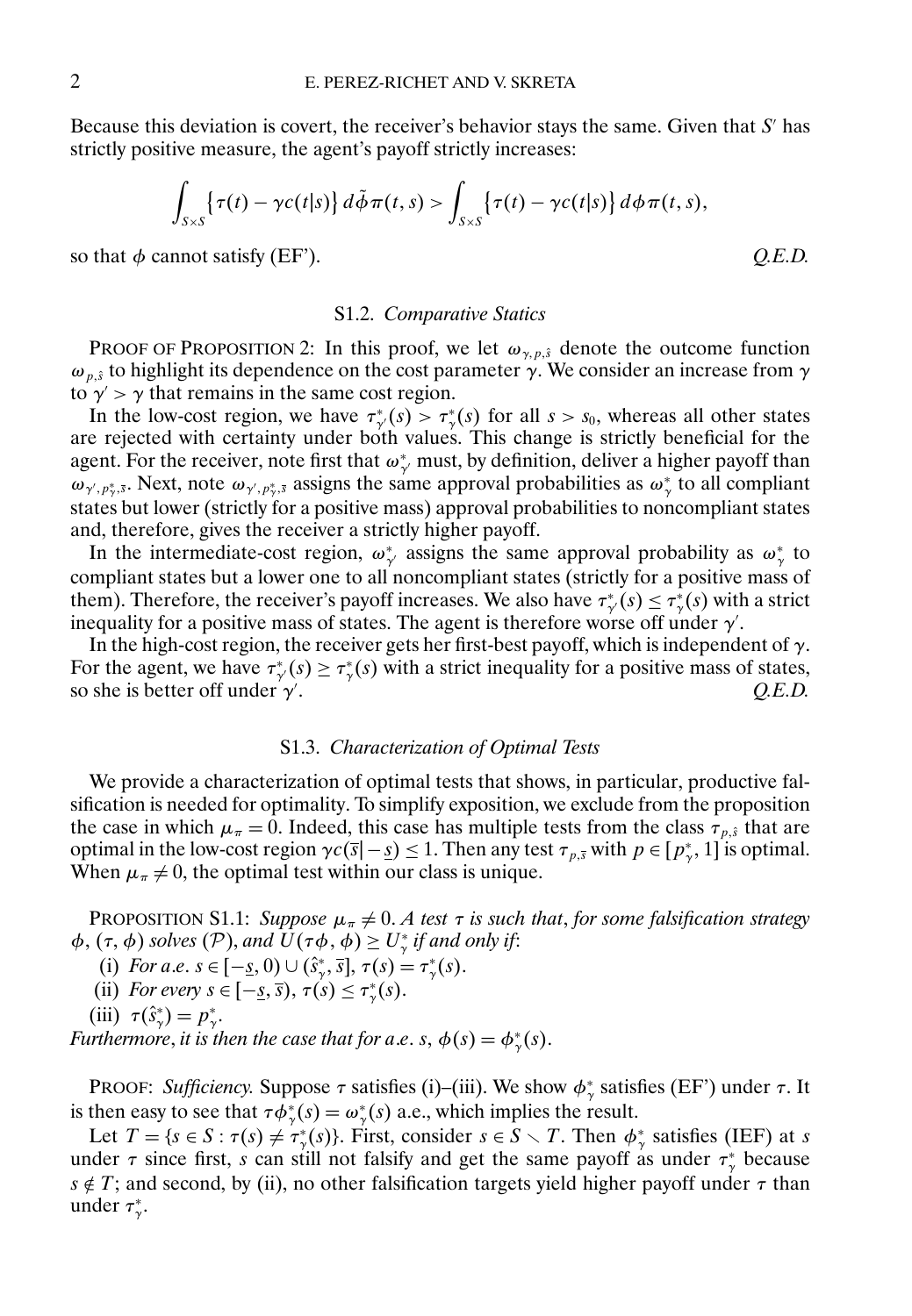Next, consider  $s \in T \cap [0, \hat{s}^*_{\gamma})$ . Then  $\phi^*_{\gamma}$  satisfies (IEF) at s under  $\tau$  because first, s can still falsify to the standard and get the same payoff as under  $\tau_\gamma^*$  by (iii); and second, by (ii), no falsification targets that a higher payoff under  $\tau$  than under  $\tau^*_{\gamma}$ .

By (i),  $T \cap ([-\underline{s}, 0) \cup (\hat{s}_\gamma^*, \overline{s}])$  has measure 0. Therefore, we have shown  $\phi_\gamma^*$  satisfies (IEF) almost everywhere under  $\tau$ , and we can conclude by Lemma [S1.2.](#page-0-0)

*Necessity.* Let  $\omega = \tau \phi$  be an equilibrium outcome that satisfies  $V(\omega) = V_{\gamma}^*$  and  $U(\omega, \phi) \geq U^*_{\gamma}$ . To prove necessity, we apply to  $\tau$  the construction in the first step of the proof of Theorem 1. We refer to this construction as  $C$ . Because we can easily see that when optimizing within our class of tests, the solution is always unique if  $\mu_{\pi} \neq 0$ , applying C to  $\tau$  must yield  $\tau^*_{\gamma}$ .

Let  $T_i = \{s \in [-\underline{s}, 0) \cup (\hat{s}_{\gamma}^*, \overline{s}] : \tau(s) \neq \tau_{\gamma}^*(s)\}\$  and  $T_{ii} = \{s \in S : \tau(s) > \tau_{\gamma}^*(s)\}\.$  We show  $T_i$ must have measure 0,  $T_{ii} = \emptyset$ , so (i) and (ii) must hold, and  $\tau$  must satisfy (iii).

For every  $s \in T_{ii}$ , we must have  $\tau(s) \leq p_{\gamma}^*$ ; otherwise, we could apply C to get a test  $\tau_{p,\hat{s}}$  in our class with  $p > p^*_{\gamma}$ , that is,  $\tau_{p,\hat{s}} \neq \tau^*_{\gamma}$ , a contradiction. This argument implies  $T_{ii} \subseteq [-\underline{s}, \hat{s}^*_{\gamma}).$ 

Suppose  $t \in T_{ii}$  exists such that  $t < 0$ . Then note that for every s, we must have

$$
\omega(s) \geq \sup_{\tilde{t}} \ \tau(\tilde{t}) - \gamma c(\tilde{t}|s) \geq \tau(t) - \gamma c(t|s),
$$

and because  $\tau(t) - \gamma c(t|s)$  is continuous in s, and  $\omega(t) \ge \tau(t) > \tau^*_{\gamma}(s) = \omega^*_{\gamma}(s)$ , a neighborhood N of t exists such that for every  $s \in N$ ,  $\omega(s) > \omega^*$  and  $s < 0$ . Hence, states in N are noncompliant and get a strictly higher approval probability under  $\omega$  than under  $\omega_{\gamma}^*$ . Because applying C to  $\tau$  must yield the outcome  $\omega_{\gamma}^*$ , this argument shows  $V(\omega) < V_{\gamma}^*$ , a contradiction. Hence,  $T_{ii} \subseteq [0, \hat{s}^*_{\gamma})$ .

Next, fix some sufficiently small  $\varepsilon > 0$ . We show  $T_{ii} \subseteq (\hat{s}_{\gamma}^* - \varepsilon, \hat{s}_{\gamma}^*)$ . For illustration, let  $T = T_{ii} \cap [0, \hat{s}^*_\gamma - \varepsilon]$ . Then we must have  $\tilde{p} = \sup_{t \in \tilde{T}} \tau(t) < p^*_\gamma$ , because  $C$  would otherwise yield a test  $\tau_{p,\hat{s}} \neq \tau_{\gamma}^*$ . Take  $\tilde{s} \in T$  and let  $N \subseteq [0, \hat{s}_{\gamma}^* - \varepsilon]$  be a small neighborhood of  $\tilde{s}$ . Then, the payoff of falsifying to some target  $t > \hat{s}^*_{\gamma} - \varepsilon$  for any  $s \in N$  is bounded above by  $p^*_\gamma - c(\hat{s}^*_\gamma - \varepsilon | s)$ , which is itself strictly lower than  $\tau(\tilde{s})$ , when both N and  $\varepsilon$  are sufficiently small. Therefore, states in N must be falsifying to targets below  $\hat{s}^*_{\gamma} - \varepsilon$ , implying their equilibrium approval probability  $\omega(s)$  is at most  $\tilde{p} < p_{\gamma}^*$ . But then, because these states are positive,  $V(\omega) < V_{\gamma}^*$ , a contradiction.

Overall, we have that, for every  $\varepsilon > 0$  sufficiently small,  $T_{ii} \subseteq (\hat{s}_{\gamma}^* - \varepsilon, \hat{s}_{\gamma}^*)$ . This finding implies  $T_{ii} = \emptyset$ , so (ii) must hold.

Because C must yield  $\tau^*_{\gamma}$ , a sequence  $s_n$  of states must exist that converges to  $\hat{s}^*_{\gamma}$  and such that  $\tau(s_n)$  converges to  $p_{\gamma}^*$ . Because  $T_{ii}$  is empty, falsifying to  $s_n$  gives to any  $s \in [0, \hat{s}_{\gamma}^*)$  a payoff that converges to  $p^*_{\gamma} - c(\hat{s}^*_{\gamma}|s)$ , which is an upper bound on what s can achieve by falsifying under  $\tau$ . To ensure an optimal falsification strategy exists for  $s$  that does as well as this sequence, it must be the case that  $\tau(\hat{s}^*_y) = p^*_y$ , so (iii) must hold.

Next, suppose an open interval I of noncompliant states exists such that  $I \subseteq T_i$ . Then, for every state  $s \in I$ ,  $\tau(s) < \tau^*_{\gamma}(s)$ , so falsifying to  $\hat{s}^*_{\gamma}$  yields a strictly higher payoff than truth-telling, and because (ii) holds, this falsification strategy is optimal for s. Therefore, under  $\omega$ , all states in  $s \in I$  are approved with probability  $\omega(s) = p^*_{\gamma} > \omega^*_{\gamma}(s)$ , implying  $V(\tau \phi) < V_{\gamma}^*$ , a contradiction. Hence,  $T_i \cap [-\underline{s}, 0)$  has measure 0.

Next, suppose an open interval  $I \subseteq T_i \cap (\hat{s}_\gamma^*, \overline{s}]$  of states exists. For every  $s \in I$ ,  $\tau(s) < p_\gamma^*$ , and the only way that  $\omega$  is a receiver-optimal outcome is if each of these states falsifies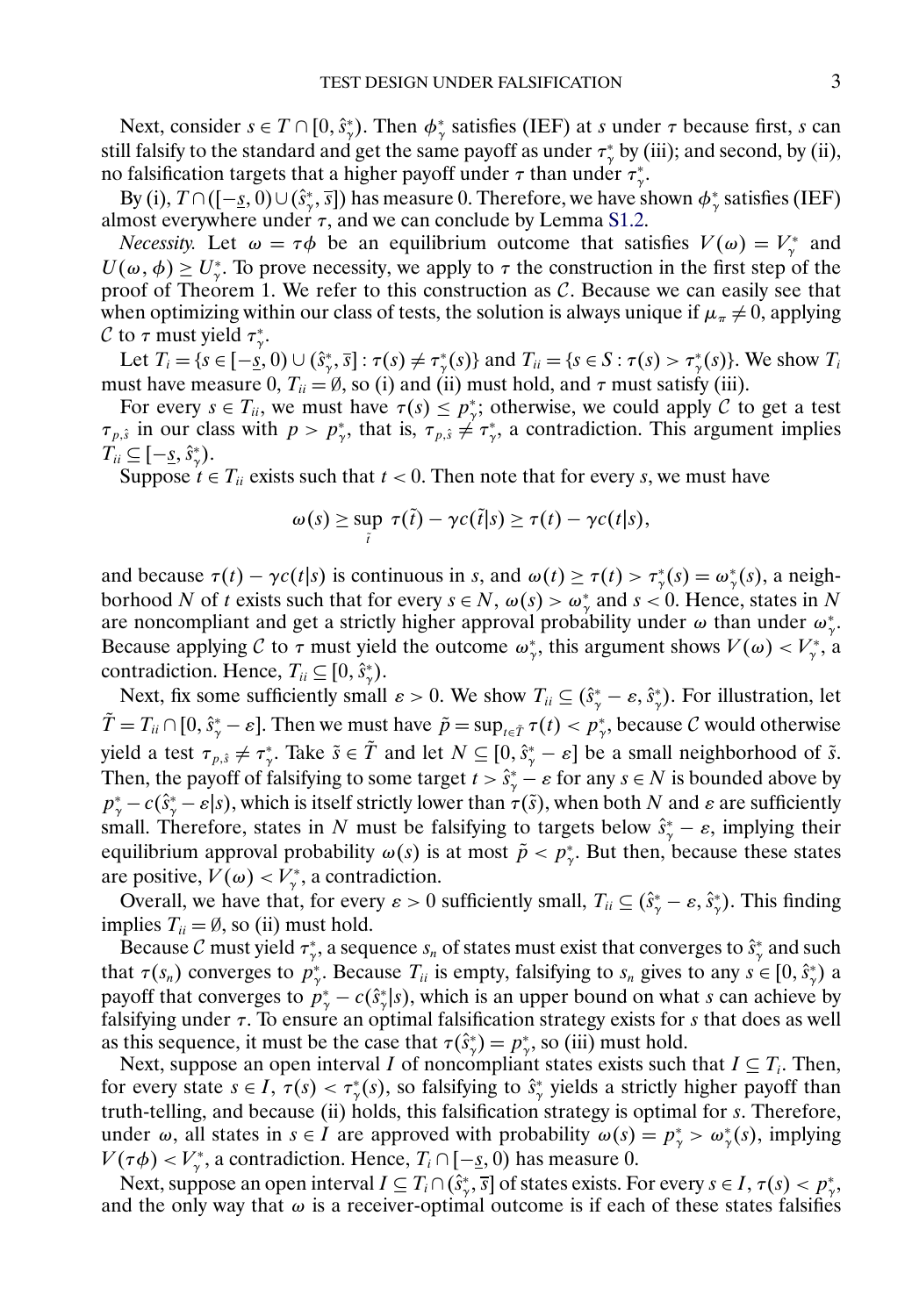to some other state t with  $\tau(t) = p_{\gamma}^*$ . However, this argument implies falsifying outside of I, and falsifying all states in I to states outside of I has a strictly positive falsification cost. This observation implies the overall falsification cost under  $\phi$  exceeds the overall falsification cost, whereas all states obtain the same outcome as under  $\omega^*_{\gamma}$ . Therefore,  $U(\omega, \phi) < U^*_\gamma$ , a contradiction. Therefore,  $T_i \cap (\hat{s}^*_\gamma, \overline{s}]$  must also have measure 0, so (i) must hold.  $Q.E.D.$ 

### S1.4. *Upward-Only Falsification*

We show the test of Theorem 1 remains optimal if, instead of (CTT), we assume falsification is *upward-only*; that is, the agent can only falsify state s as states in [s,  $\overline{s}$ ].

THEOREM S1.1: *Suppose the cost function satisfies* (UTI) *and that falsification is upwardonly. Then*  $(\tau^*_{\gamma}, \phi^*_{\gamma})$  *solves*  $(\mathcal{P})$ *.* 

PROOF: Optimization within our class of tests is exactly as in the proof of Theorem 1. We show how to adapt the first part of the proof that shows optimality of our class of tests.

Suppose  $(\tau, \phi)$  satisfies (IEF). Let  $p = \sup_{s \in S^+} \tau(s)$ , which exists because  $\tau(\cdot)$  is bounded. For every  $\varepsilon > 0$ , let  $S^+(\varepsilon) = \{s \in S^+ : \tau(s) \ge p - \varepsilon\}$  and let  $\bar{S}^+(\varepsilon)$  be the closure of  $S^+(\varepsilon)$ . By definition of p, each  $S^+(\varepsilon)$ , and hence each  $\overline{S}^+(\varepsilon)$ , is nonempty. Furthermore,  $\bar{S}^+(\varepsilon)$  is clearly nonincreasing in  $\varepsilon$  for the inclusion order. Therefore, by Cantor's intersection theorem,  $S^+ = \bigcap_{\varepsilon>0} S^+(\varepsilon)$  is a nonempty compact subset of  $S^+$ .

If some  $s \in S^+$  exists such that  $\gamma c(s|0) \geq p$ , we can set  $\hat{s} \in S^+$  to be the unique state such that  $\gamma c(\hat{s}|0) = p$ . Then, under  $\omega_{p,\hat{s}}$ , every compliant state is approved with probability p, whereas every noncompliant state is rejected with certainty, making the receiver at least as well off as under  $\tau \phi$ .

Otherwise, we let  $\hat{s}$  be the minimal element of  $\bar{S}^+$ . Then, under  $\omega_{p,\hat{s}}$ , every compliant state is approved with probability  $p$ . Because falsification is upward only,  $p$  is at least as high as under the approval probability of any compliant state under  $\tau\phi$ . Next, we show noncompliant states pass with lower probability under  $\omega_{p,\hat{s}}$ . For illustration, let  $\{t_n\}$  be a sequence of compliant states that converges to  $\hat{s}$  and such that the sequence  $p_n = \tau(t_n)$ converges to p. Such a sequence exists, because  $\hat{s} \in \bar{S}^+$ . Then, for every noncompliant state s, and every n, sup,  $\tau(t) - \gamma c(t|s) \ge p_n - \gamma c(t_n|s)$ . Going to the limit in n implies

$$
\omega(s) \geq \sup_t \tau(t) - \gamma c(t|s) \geq p - \gamma c(\hat{s}|s) = \omega_{p,\hat{s}}(s),
$$

which proves the point.

Since noncompliant states are approved with lower probability, and compliant states with higher probability, the receiver is better off under  $\omega_{p,\hat{s}}$  than under  $\omega$ .  $Q.E.D.$ 

### APPENDIX S2: OVERT FALSIFICATION: OMITTED RESULTS, PROOFS

### S2.1. *Equilibrium Definition in the Overt Case*

Note our definitions and notation in the modeling section carry on to any setup with a state space  $S \subseteq [-s, \overline{s}]$ . Next, we add a few notation and provide a formal definition of an equilibrium in the overt case.

In the overt case, an approval strategy is a falsification-contingent plan, which we can denote as a family  $\{\alpha_{\phi'}\}_{\phi'}$ , where, for each possible falsification strategy  $\phi', \alpha_{\phi'}$  is a Markov kernel from  $X$  to  $A$ . The natural equilibrium concept is simply subgame-perfect equilib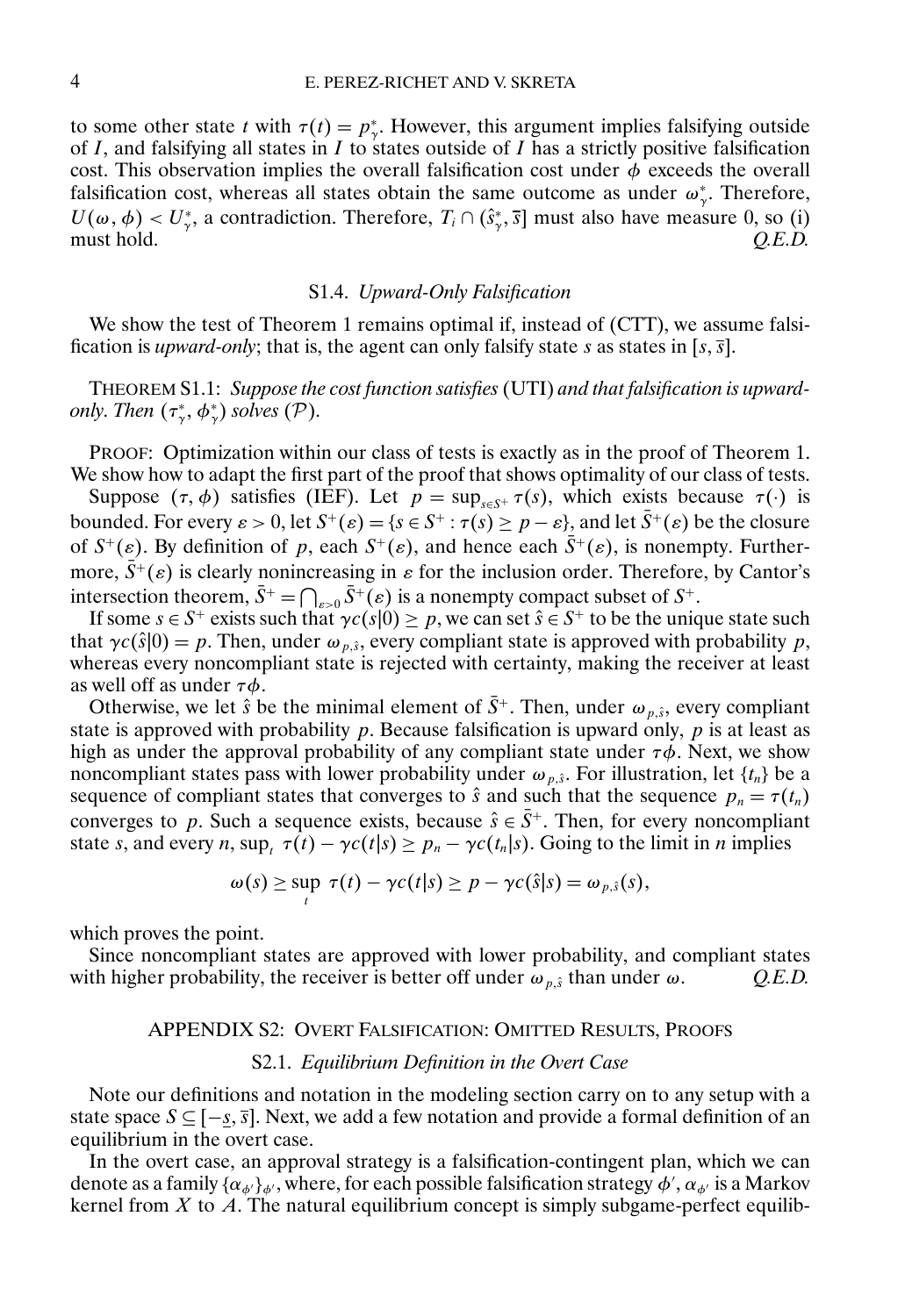<span id="page-4-0"></span>rium. Given a test  $\tau$ , a strategy profile  $(\phi, {\{\alpha_{\phi'}\}_{\phi'}})$  is an equilibrium if:

- (i) For every  $\phi'$ ,  $\alpha_{\phi'}(x) = \delta_a$  if  $\mu(x|\tau\phi') > 0$ , and  $\alpha_{\phi'}(x) = \delta_r$  if  $\mu(x|\tau\phi') < 0$ ,
- (ii) For every  $\phi'$ ,  $U(\alpha_{\phi}\tau\phi, \phi) \ge U(\alpha_{\phi'}\tau\phi', \phi').$

To ensure the agent's payoff is upper semicontinuous in  $\phi$ , we can break the receiver's indifference in his favor, and assume she approves when her posterior mean is 0, that is, we can set the strategy of the receiver to  $\{\bar{\alpha}_{\tau\phi'}\}_{{\phi'}},$  where

$$
\bar{\alpha}_{\tau\phi'}(x) = \begin{cases} \delta_a & \text{if } \mu(x|\tau\phi') \ge 0, \\ \delta_r & \text{if } \mu(x|\tau\phi') < 0. \end{cases}
$$

Then we say  $\phi$  is overt equilibrium-feasible under  $\tau$ , or that the pair  $(\tau, \phi)$  is overt equilibrium-feasible if

$$
\forall \phi', \quad U(\bar{\alpha}_{\tau\phi}\tau\phi, \phi) \ge U(\bar{\alpha}_{\phi'}\tau\phi', \phi'). \tag{OEF}
$$

## S2.2. *Falsification-Proofness Principle*

Although we only use the falsification-proofness principle with two states for overt falsification in the paper, it also holds for covert falsification. The following proposition presents its most general version. We also provide an example to illustrate why having more than two states may lead the principle to fail.

PROPOSITION S2.1—Falsification-proofness principle: *Suppose falsification is costless or the state space is binary. Then, if*  $(\tau, \phi)$  *is (covert or overt) equilibrium feasible, the test*  $\tau' = \tau \phi$  *and the truth-telling strategy*  $\delta$  *also form an equilibrium feasible pair, with the same approval strategy*  $\alpha$  *in the unobservable case. Furthermore, by definition,*  $V(\tau\phi) = V(\tau'\delta)$  $and \Pi(\alpha \tau' \delta) = \Pi(\alpha \tau \phi).$ 

**PROOF:** Overt Case. First, consider a test  $\tau$  and a falsification strategy  $\phi$  such that  $(\tau, \phi)$ is overt equilibrium-feasible. Consider replacing  $\tau$  by the test  $\tau' = \tau \phi$ . Then the payoff of truth-telling under  $\tau'$  is  $U(\bar{\alpha}_{\tau\phi}\tau\phi, \delta) = \Pi(\bar{\alpha}_{\tau\phi}\tau\phi)$ , and the payoff of using any other falsification strategy  $\phi'$  is

$$
\Pi(\bar{\alpha}_{\tau\phi\phi'}\tau\phi\phi') - C(\phi') = U(\bar{\alpha}_{\tau\phi\phi'}\tau\phi\phi', \phi\phi') + C(\phi\phi') - C(\phi')
$$
  
\n
$$
\leq U(\bar{\alpha}_{\tau\phi}\tau\phi, \phi) + C(\phi\phi') - C(\phi')
$$
  
\n
$$
= \Pi(\bar{\alpha}_{\tau\phi}\tau\phi) - C(\phi) + C(\phi\phi') - C(\phi').
$$

Therefore, a sufficient condition for  $(\tau \phi, \delta)$  to be equilibrium feasible is that  $C(\phi \phi') \leq C(1)$  $C(\phi) + C(\phi').$ 

*Covert Case.* Next, consider a test  $\tau$  and suppose  $(\phi, \alpha)$  is an equilibrium with covert falsification under  $\tau$ . Consider replacing  $\tau$  by the test  $\tau' = \tau \phi$  and keeping the same approval strategy  $\alpha$ . Note that, under this new test,  $\alpha$  is a best-response of the receiver to the agent telling the truth. Fixing  $\alpha$ , the payoff of telling the truth under this new test is given by  $U(\alpha \tau \phi, \delta) = \Pi(\alpha \tau \phi)$ , and the payoff of deviating to  $\phi'$  when  $\delta$  is anticipated is given by

$$
\Pi(\alpha \tau \phi \phi') - C(\phi') = U(\alpha \tau \phi \phi', \phi \phi') + C(\phi \phi') - C(\phi')
$$
  
\n
$$
\leq U(\alpha \tau \phi, \phi) + C(\phi \phi') - C(\phi')
$$
  
\n
$$
= \Pi(\alpha \tau \phi) - C(\phi) + C(\phi \phi') - C(\phi'),
$$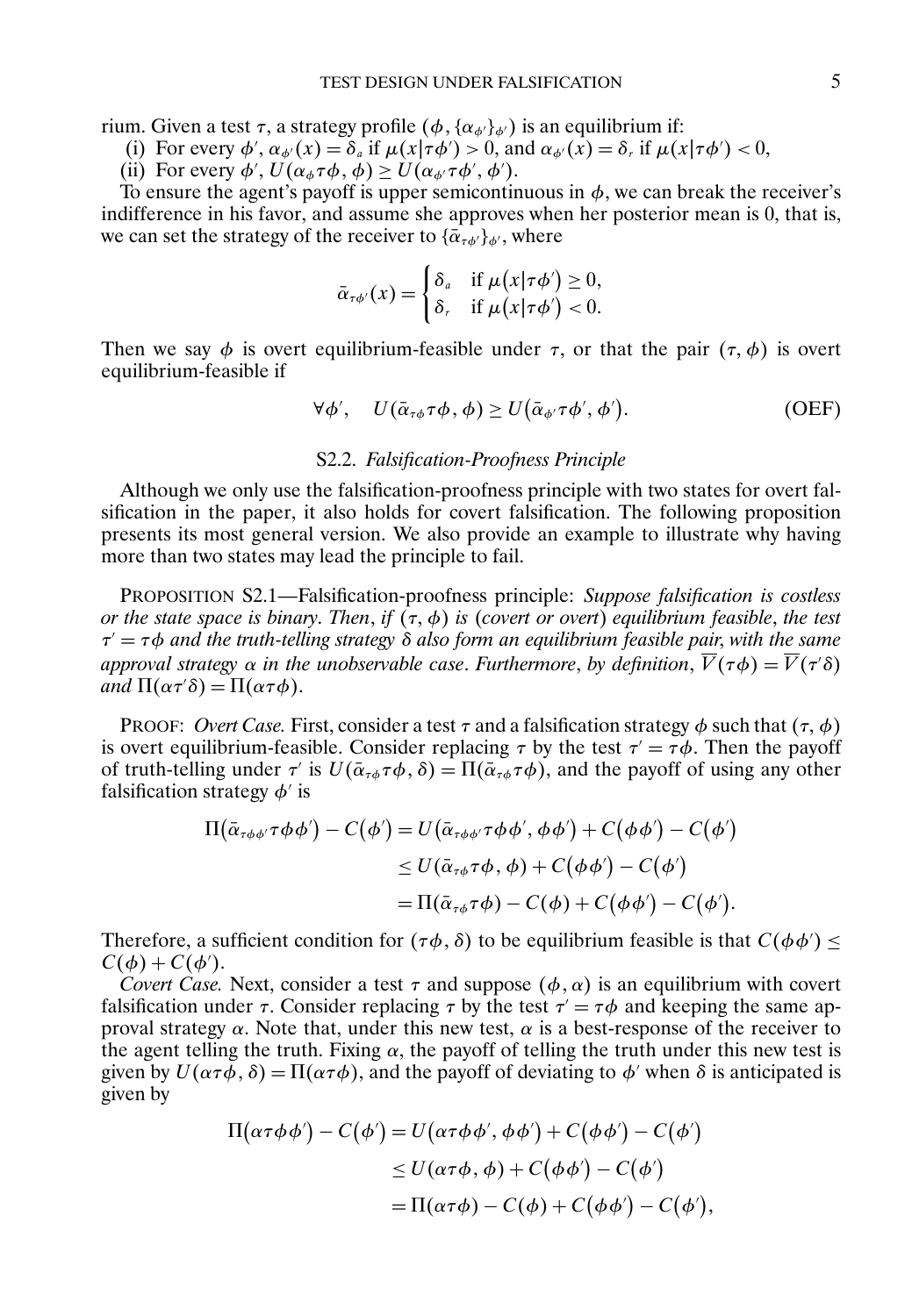where the inequality is due to the hypothesis that  $(\phi, \alpha)$  is an equilibrium under  $\tau$ . Therefore, we obtain the same sufficient condition for  $(\tau \phi, \delta)$  to be equilibrium feasible as in the observable case.

*Satisfying the Sufficient Condition.* The sufficient condition is trivially satisfied when falsification is costless. In the binary-state case, letting  $c = \gamma c(\bar{s}|-s)$ ,  $\bar{c} = \gamma c(-s|\bar{s})$ , and, for any falsification strategy  $\phi$ ,  $\phi = \phi(\bar{s} - s)$ , and  $\overline{\phi} = \phi(-s|\overline{s})$ , we have

$$
C(\phi\phi') = \pi \underline{c}\{\underline{\phi'}(1-\overline{\phi}) + (1-\pi)\underline{\phi}(1-\underline{\phi'})\} + \overline{c}\{\overline{\phi}(1-\overline{\phi'}) + \overline{\phi'}(1-\underline{\phi})\}
$$
  
 
$$
\leq \pi \underline{c}\{\underline{\phi'} + (1-\pi)\underline{\phi}\} + \overline{c}\{\overline{\phi} + \overline{\phi'}\} = C(\phi) + C(\phi').
$$
 Q.E.D.

REMARK 1: When it applies, our falsification-proofness principle resembles the standard revelation principle that applies when falsification is costless, but differs in subtle ways. Indeed, whereas the outcome  $\tau \phi \delta$  is the same as  $\tau \phi$ , and the receiver's payoff is therefore the same under  $(\tau, \phi)$  and under  $(\tau \phi, \delta)$ , the agent's payoff is higher under  $(\tau\phi, \delta)$  because he saves on falsification costs. A test designer can therefore restrict attention to falsification-proof tests whenever her objective only depends on the outcome, or is nondecreasing in the payoffs of the agent and the receiver.

EXAMPLE 1—Failure of the falsification-proofness principle: The reason the sufficient condition  $C(\phi\phi') \leq C(\phi) + C(\phi')$  generally fails with more than two states can be easily understood in a three-state example. Suppose  $S = \{-3, 1, 3\}$ , and  $\phi$  falsifies 1 as 3 with certainty, whereas  $\phi'$  falsifies  $-3$  as 1 with certainty. Then  $\phi\phi'$  consists of falsifying both −3 and 1 as 3. Under any monotonic cost function, falsifying −3 as 3 is costlier than falsifying −3 as 1. Therefore, the sufficient condition is violated. Next, we illustrate how that can indeed lead to an optimal test that is not falsification-proof.

Suppose the prior on the same state space S is  $\pi = \{1/2, 1/4, 1/4\}$  and falsification costs are given by  $c(t|s) = |t - s|/5$ . Note that falsifying  $-3$  as 3 is never worthwhile for the agent, because it costs  $6/5 > 1$ . Consider the deterministic binary-signal test  $\tau$  that maps state 3 to the *approve* signal, and other states to the *reject* signal. Let φ be the strategy falsifying 1 as 3 with probability 1, which is easily seen to be equilibrium feasible under  $\tau$ , both in the covert and overt cases. Note  $(\tau, \phi)$  gives the receiver her first-best payoff because all compliant states are approved and all noncompliant states are rejected. In particular, the receiver prefers  $(\tau, \phi)$  to  $(\tau, \delta)$ , illustrating how falsification does not necessarily garble information, and may benefit the receiver. Then the test  $\tau' = \tau \phi$  is one that sends the *approve* signal whenever the state is compliant, and the *reject* signal otherwise. The optimal falsification strategy under  $\tau'$  is to falsify  $-3$  as 1 with probability 1 in the covert case, and with probability  $2/3$  in the overt case, implying truth-telling  $\delta$ cannot be an equilibrium falsification strategy under  $\tau'$  in either case.

# S2.3. *Normalization of Signals as Means*

Consider a test  $\tau$ . The corresponding cdf of conditional means in the absence of falsification is given by

$$
H(y) = \tau(\big\{x \in X : \mathbb{E}_{\tau\pi}(s|x) \leq y\big\} \times S).
$$

To this cdf, we can associate a unique test  $\hat{\tau}$  with signal space  $\hat{X} = [-\underline{s}, \overline{s}]$  such that the cdf of conditional means generated by  $\hat{\tau}$  is also H. This test is the one that pools together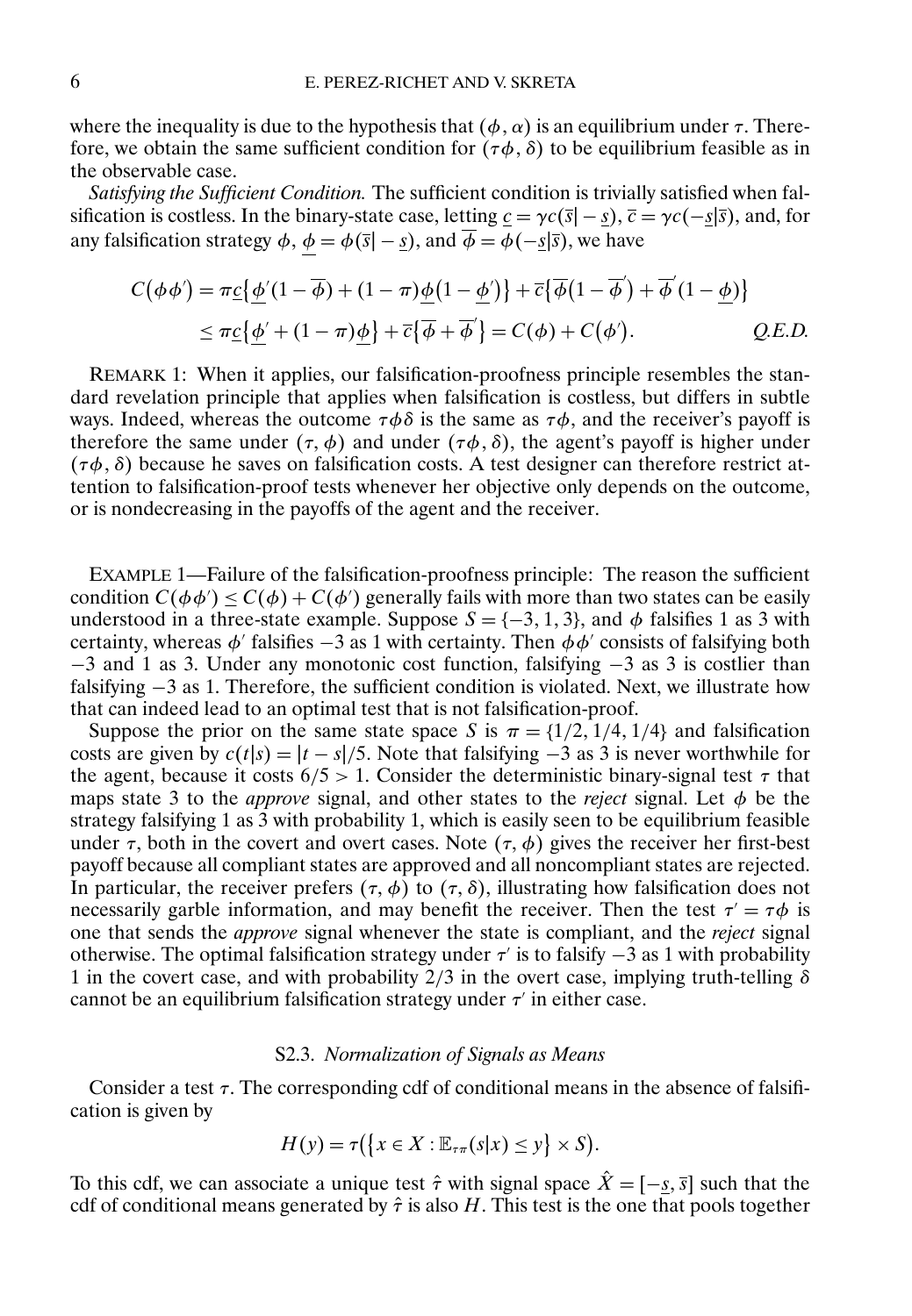all signals that lead to the same posterior mean under  $\tau$ , and relabels the pooled signal as this common mean. It is unique because  $\hat{\tau}$  is characterized by  $\hat{\tau}(\{x \in \hat{X} : x \leq y\}|\overline{s}) = \overline{H}(y)$ , and  $\hat{\tau}({x \in X : x \le y}) - \underline{s}) = H(y)$ , where H and  $H$  are respectively given by (CDF), and (CDF). Then  $\hat{\tau}$  is the normalization by the mean of  $\tau$ .

LEMMA S2.1—Normalization of signals as means: *For any falsification strategy*  $\phi'$ ,  $\hat{\tau}$ leads to the same interim approval probabilities  $\tau$ :  $\overline{\alpha}_{\hat{\tau}\phi'}\hat{\tau}\phi'(s)=\overline{\alpha}_{\tau\phi'}\tau\phi'(s)$ ; and generates the *same payoffs for the agent and the receiver:*  $U(\tau \phi', \phi') = U(\hat{\tau} \phi', \phi')$  *and*  $V(\tau \phi') = V(\hat{\tau} \phi').$ *In particular, if*  $(\tau, \phi)$  *is an equilibrium-feasible information structure, so is*  $(\hat{\tau}, \phi)$ *.* 

PROOF: We start by noting that, for every  $\hat{x} \in \hat{X}$ ,  $\hat{\tau}$  is just pooling together all signals  $x \in X$  such that  $\mu(x|\tau) = \hat{x}$ , and relabeling the corresponding signal as  $\hat{x}$ . Let  $X(\hat{x}) =$  ${x \in X : \mu(x|\tau) = \hat{x}}$  be the set of signals that are pooled together. Then, for each  $\hat{x} < \bar{s}$ and each  $x \in X(\hat{x})$ , the likelihood ratio  $\lambda(x; \tau)$  informally defined as  $\frac{\tau(dx|\bar{s})}{\tau(dx|-\bar{s})}$  exists and, by Bayes law, must satisfy

$$
\lambda(x;\tau)=\frac{(1-\pi)(\hat{x}+\underline{s})}{\pi(\overline{s}-\hat{x})}.
$$

Given that the right-hand side does not depend on  $x$ , the ratio is fully determined by the posterior mean  $\hat{x}$  associated with signal x.

With falsification, we obtain

$$
\lambda(x;\tau\phi') = \frac{\tau(dx|\overline{s})}{\phi'\tau(dx|\overline{s}) + (1-\phi')\tau(dx|-\underline{s})(x)} = \frac{\lambda(x;\tau)}{\phi'\lambda(x;\tau) + 1 - \phi'}
$$

for all  $x \in X(\hat{x})$ . Again, the likelihood ratio only depends on  $\hat{x}$  and, therefore, we also have  $\mu(x|\tau\phi') = \mu(\hat{x}|\hat{\tau}\phi')$ . In particular, a signal  $x \in X(\hat{x})$  is approved under  $\tau\phi'$  if and only if  $\hat{x}$  is approved under  $\hat{\tau}\phi'$ . Because, for any  $\phi'$  and any  $s \in S$ , we have  $\tau\phi'(X(\hat{x})|s)$  $\hat{\tau}\phi'(\hat{x}|s)$ ; the rest follows easily.  $Q.E.D.$ 

### S2.4. *Other Proofs*

PROOF OF LEMMA 2: Using the formulas from the proof of Lemma S2.1, the likelihood ratio informally defined by  $\lambda(x) = \frac{dH(x)}{dH(x)}$  exists for every  $x < \overline{s}$  and satisfies

$$
\lambda(x) = \frac{(1-\pi)(x+\underline{s})}{\pi(\overline{s}-x)},
$$

which is strictly increasing in  $x$ . With falsification, this likelihood ratio is also well-defined and satisfies (again, from the proof of Lemma S2.1)

$$
\lambda(x, \underline{\phi}) = \frac{\lambda(x)}{\underline{\phi}\lambda(x) + 1 - \underline{\phi}},
$$

which is strictly increasing in x whenever  $\phi$  < 1. The receiver's best response is clearly to approve whenever  $\lambda(x, \phi) \geq \lambda(0)$ , which implies she uses a threshold approval strategy. Note that for  $\phi > 0$ , we have

$$
\lim_{x\to\overline{s}}\lambda(x,\underline{\phi})=\frac{1}{\underline{\phi}},
$$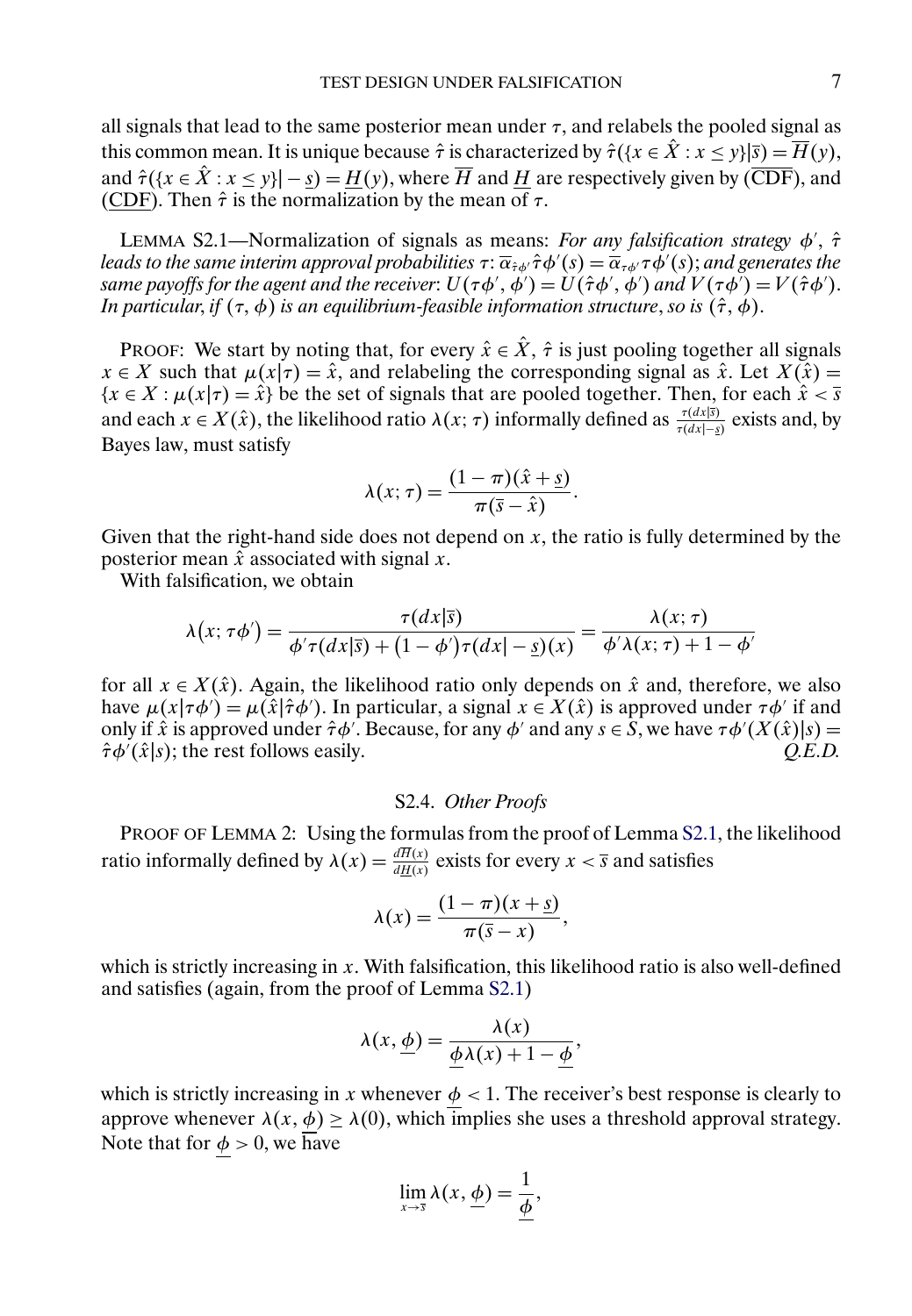implying the threshold is  $\bar{s}$ , whenever  $\frac{1}{\phi} \le \lambda(0)$ , that is, whenever  $\underline{\phi} \ge \varphi_0$ . Otherwise, the threshold is equal to the unique x that solves  $\lambda(x, \phi) = \lambda(0)$ . A bit of algebra then yields our formula for  $\hat{x}(\phi)$ , and the remaining claims are trivial. *O.E.D.* our formula for  $\hat{x}(\phi)$ , and the remaining claims are trivial.

PROOF OF PROPOSITION 4: The only part that needs additional explanations is the calculation of the agent's payoff. For illustration, note the receiver's payoff is

$$
U(\mathcal{H},\hat{\phi}(x))=1-(\pi+(1-\pi)\hat{\phi}(x))\overline{H}_{\ell}(x)+(1-\pi)(1-\hat{\phi}(x))\underline{H}_{\ell}(x)-(1-\pi)\underline{c}\hat{\phi}(x).
$$

The rest is algebra using formulas ( $\overline{CDF}$ ) and ( $\overline{CDF}$ ), as well as the identity  $\mu_{\pi} = \pi \overline{s} - (1 - \pi) \underline{s}$ .<br>*Q.E.D.*  $(1 - \pi) \underline{s}$ . *Q.E.D.* 

PROOF OF PROPOSITION 5: We have already proved  $\mathcal{H}_{\underline{c}}^*$  is continuously differentiable and admits a density on  $x > 0$ , which is given by (2). Differentiating (2), we get

$$
h_{\underline{c}}^{*'}(x) = \frac{h_{\underline{c}}^{*}(x)}{(x + \underline{s})(x - \mu_{\pi})}(\mu_{\pi} - \underline{s} - x) < 0.
$$

Differentiating the expressions in  $(\overline{\text{CDF}})$  and  $(\overline{\text{CDF}})$ , we obtain that the densities of the belief distributions generated by the two types on  $x > 0$  are

$$
\overline{h_{\underline{c}}^*}(x) = \frac{x + \underline{s}}{(\mu_{\pi} + \underline{s})} h_{\underline{c}}^*(x),
$$

and

$$
h_{\underline{c}}^*(x) = \frac{\overline{s} - x}{\overline{s} - \mu_{\pi}} h_{\underline{c}}^*(x).
$$

A quick calculation yields

$$
\overline{h_{\underline{c}}^*}(x) = \frac{h_{\underline{c}}^*(x)}{(\mu_{\pi} + \underline{s})} \frac{-\underline{s}}{(x - \mu_{\pi})} < 0,
$$

and

$$
\underline{h_{\underline{\epsilon}}^*(x)} = \frac{h_{\underline{\epsilon}}^*(x)}{(\overline{s} - \mu_{\pi})} \frac{\overline{s}\mu_{\pi} - \overline{s}\underline{s} - \overline{s}x + \mu_{\pi}\underline{s}}{(x - \mu_{\pi})(x + \underline{s})} < 0.
$$

To prove first-order stochastic dominance, we can use the expressions in  $(\overline{\text{CDF}})$  and  $(CDF)$  to get

$$
\overline{H_{\underline{c}}^*}(x) - \underline{H_{\underline{c}}^*}(x) = \frac{\overline{s} + \underline{s}}{(\mu_{\pi} + \underline{s})(\overline{s} - \mu_{\pi})} \{ (x - \mu_{\pi}) H_{\underline{c}}^*(x) - \mathcal{H}_{\underline{c}}^*(x) \}.
$$

Convexity of H implies this expression is negative for  $x \ge 0$ . For  $x < 0$ , we have  $H_{\frac{c}{c}}^*(x) =$  $\kappa_{\underline{c}}^*$  and  $\mathcal{H}_{\underline{c}}^*(x) = \kappa_{\underline{c}}^*x$ , therefore,

$$
\overline{H_{\underline{c}}^*}(x) - \underline{H_{\underline{c}}^*}(x) = -\frac{\overline{s} + \underline{s}}{(\mu_{\pi} + \underline{s})(\overline{s} - \mu_{\pi})} \mu_{\pi} \kappa_{\underline{c}}^* < 0.
$$
 Q.E.D.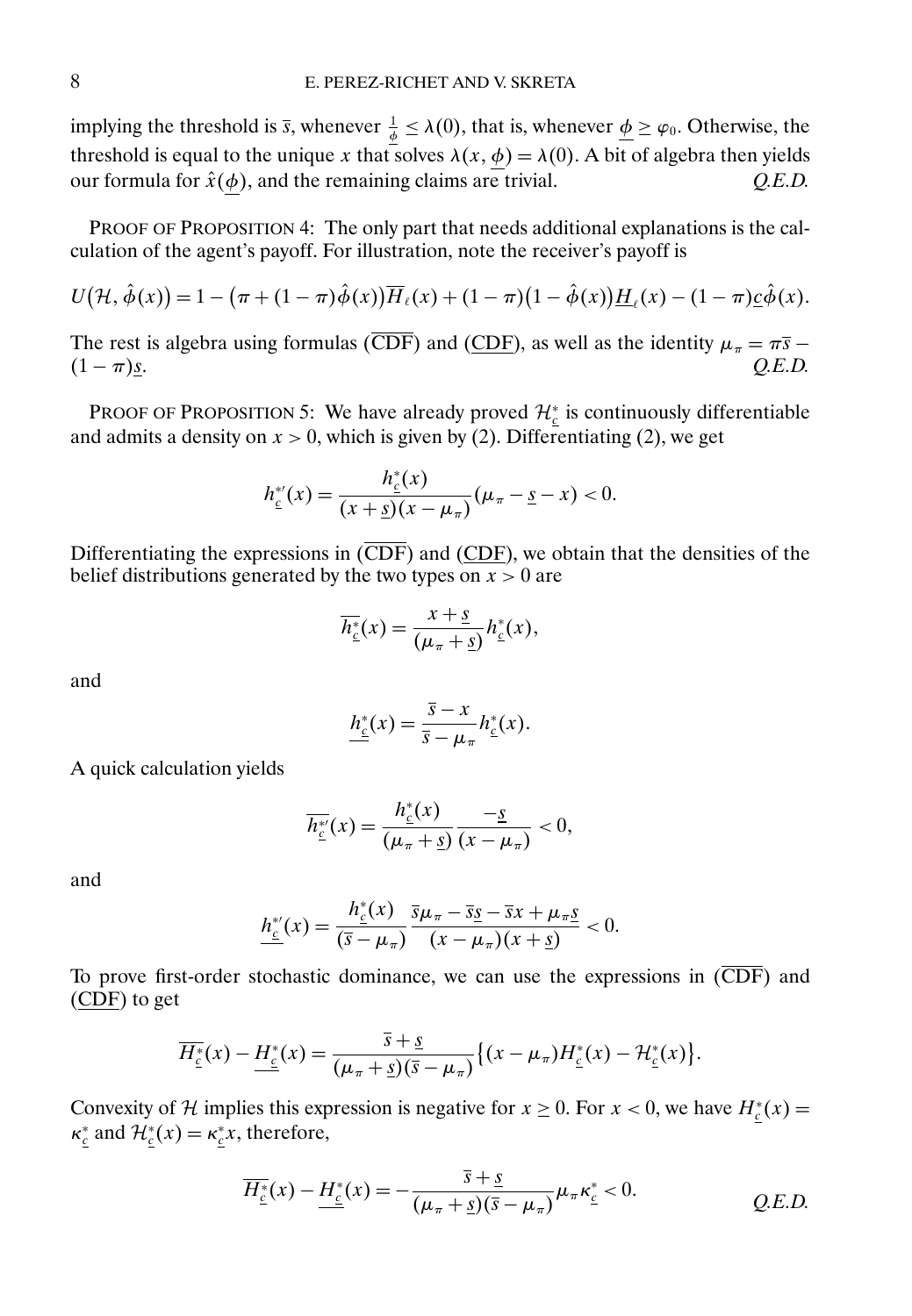PROOF OF PROPOSITION 6: *Comparative statics with respect to* c*.* Note (1) implies that for  $x \in (\underline{s},0)$ ,  $\mathcal{H}_{\underline{c}}^*(x) > \mathcal{H}_0^*(x)$ , as it is easy to see that  $\zeta(x) > 1$  ( $\zeta$  and  $\chi$ , below, are defined in the proof of Theorem 2 in the paper, and equation references also point to this proof). Using (1), and the functions we defined in step 1, we can write that, for  $x > 0$ ,

$$
\mathcal{H}_{\underline{\varepsilon}}^{*}(x) = \frac{\zeta(x)\big(1+\chi(x)\big)}{\zeta(\overline{s})\big(1+\chi(\overline{s})\big)}(\overline{s}-\mu_{\pi}) \n+ \theta \underline{c}\big(1+\chi(x)\big)\zeta(x)\bigg(\underbrace{\frac{\big(\zeta(\overline{s})-1\big)}{\zeta(\overline{s})\big(1+\chi(\overline{s})\big)} - \frac{\zeta(x)-1}{\big(1+\chi(x)\big)\zeta(x)}}_{A(x)}\bigg).
$$

To show  $A(x) > 0$  on  $(0, \overline{s})$ , we show the function  $\frac{\zeta(x)-1}{(1+\chi(x))\zeta(x)}$  is increasing by calculating its derivative:

$$
\left(\frac{\zeta(x)-1}{(1+\chi(x))\zeta(x)}\right)' \propto (1+\chi(x))\zeta'(x)-\chi'(x)\zeta(x)(\zeta(x)-1)
$$
\n
$$
=\frac{x}{(x-\mu_{\pi})(x+\underline{s})}(1+\chi(x))\zeta(x)-\frac{1}{x+\underline{s}}(\zeta(x)-1)
$$
\n
$$
\propto (\mu_{\pi}+x\chi(x))\zeta(x)+(x-\mu_{\pi})
$$
\n
$$
=\left\{\frac{\mu_{\pi}}{\underline{s}}(x+\underline{s})+x\left(\frac{-\mu_{\pi}}{\underline{s}}\right)^{\frac{\mu_{\pi}}{\mu_{\pi}+\underline{s}}}\left(\frac{x-\mu_{\pi}}{x+\underline{s}}\right)^{\frac{\chi}{\mu_{\pi}+\underline{s}}}\right\}\left(\frac{x-\mu_{\pi}}{-\mu_{\pi}}\right)^{\frac{\mu_{\pi}}{\mu_{\pi}+\underline{s}}}
$$
\n
$$
\times\left(\frac{x+\underline{s}}{\underline{s}}\right)^{\frac{\chi}{\mu_{\pi}+\underline{s}}}(x-\mu_{\pi})
$$
\n
$$
=\mu_{\pi}\left(\frac{x-\mu_{\pi}}{-\mu_{\pi}}\right)^{\frac{\mu_{\pi}}{\mu_{\pi}+\underline{s}}}\left(\frac{x+\underline{s}}{\underline{s}}\right)^{1+\frac{s}{\mu_{\pi}+\underline{s}}}+\frac{x+\underline{s}}{\underline{s}}(x-\mu_{\pi})
$$
\n
$$
\propto-\left(\frac{x-\mu_{\pi}}{-\mu_{\pi}}\right)^{-\frac{s}{\mu_{\pi}+\underline{s}}}\left(\frac{x+\underline{s}}{\underline{s}}\right)^{1+\frac{s}{\mu_{\pi}+\underline{s}}}+\frac{x+\underline{s}}{\underline{s}}
$$
\n
$$
=\left(\frac{x+\underline{s}}{\underline{s}}\right)\left\{1-\left(\frac{-\mu_{\pi}(x+\underline{s})}{(x-\mu_{\pi})\underline{s}}\right)^{\frac{s}{\mu_{\pi}+\underline{s}}}\right\}
$$
\n
$$
>0,
$$

where the last inequality is obtained by noticing the first term is positive and the second term is decreasing in x and, therefore, bounded below by its value at  $x = \overline{s}$ , which is positive because  $\frac{\frac{3}{5}+s}{s} > \frac{\frac{5}{5}-\mu_{\pi}}{-\mu_{\pi}} \Leftrightarrow \mu_{\pi} > -\underline{s}.$ 

This finding shows that for every  $x \in (0, \overline{s})$ ,  $\mathcal{H}_{\underline{c}}^*(x)$  is increasing in  $\underline{c}$  and, furthermore,  $\mathcal{H}_{\underline{c}}^{*}(x) > \mathcal{H}_{0}^{*}(x)$ . The same holds on (-s, 0] by (1). This argument proves the comparative statics with respect to the Blackwell informativeness ordering. The comparative statics for the receiver's payoff also follows.

 $\mathcal{H}_{\frac{c}{c}}^{*}$  *is more informative than any other receiver-optimal test.* First, if H is another receiveroptimal test, we can linearize it to the left of 0, which makes it more informative. Next,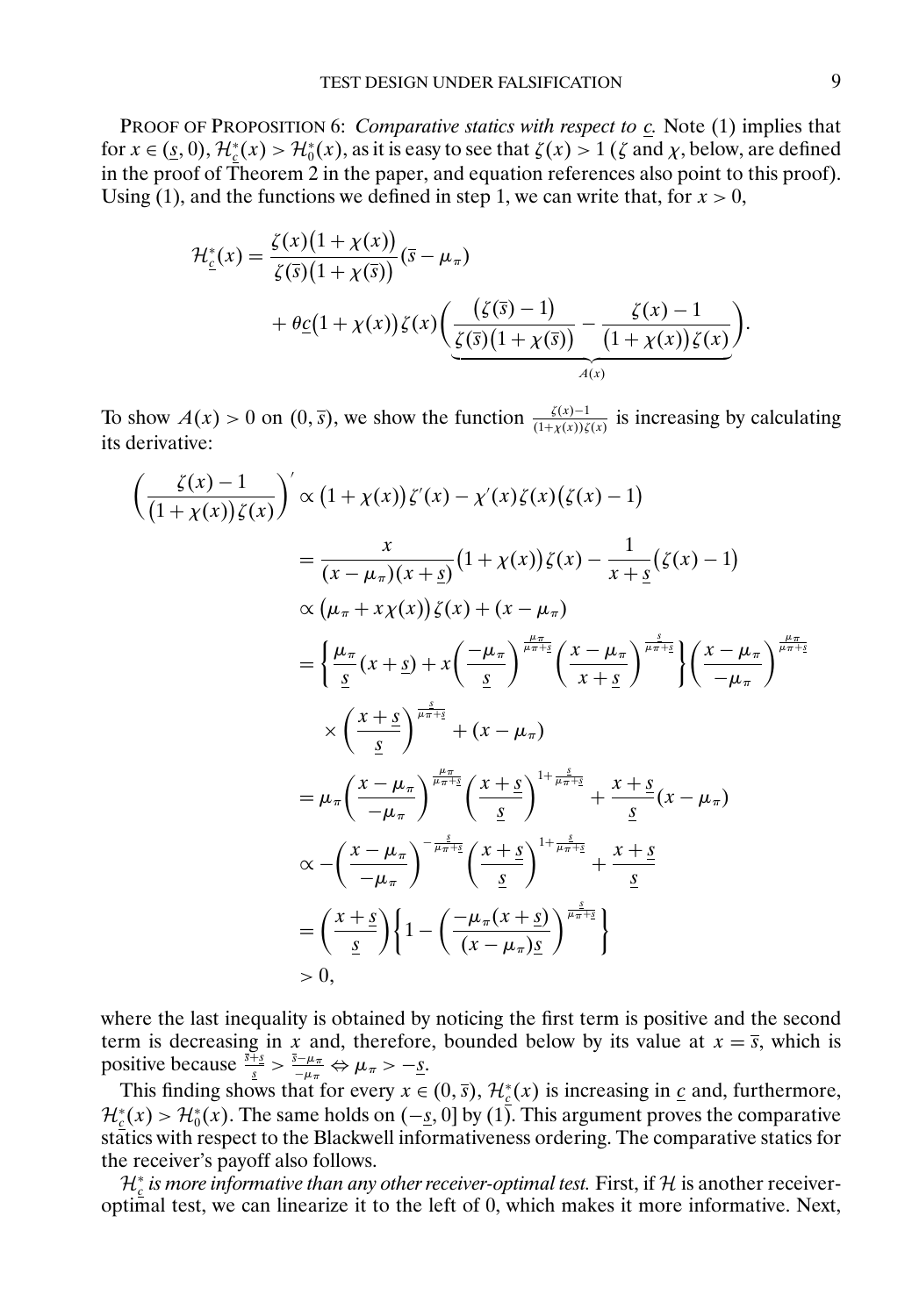suppose that, for some  $\hat{x} \in (0, \bar{s})$ ,  $\mathcal{H}(\hat{x}) > \mathcal{H}^*_{\hat{s}}(\hat{x})$ . Then we can replicate the optimality argument of step 3 in the proof of Theorem 2 to find a contradiction. Therefore, for all  $x \in (0, \overline{s})$ , we have  $\mathcal{H}(x) \leq \mathcal{H}_{\underline{c}}^*(x)$ . Because the two test functions must be equal to the left of 0 because they are linear and deliver the same receiver payoff, we can conclude  $H$  is less informative than  $H^*_{\sigma}$ . *O.E.D.* is less informative than  $\mathcal{H}_c^*$ .  $Q.E.D.$ 

PROOF OF PROPOSITION 7: *Pareto efficiency*. Consider any test function H that delivers a fixed receiver payoff P, so  $\mathcal{H}(0) = P$ . To maximize the agent's payoff while giving at least P to the receiver, one needs to minimize  $H_\ell(0)$  while ensuring  $\mathcal{H}(0) \geq P$ . By convexity of H, this minimizing is achieved if and only if H is linear between  $-s$  and 0. Therefore, the set of Pareto-efficient test functions is exactly the set of test functions that are linear below 0.

*Payoff bound.* The full-information payoff of the receiver is  $\pi \overline{s} = \frac{s+\mu}{\overline{s}+\underline{s}} \overline{s}$ . First, to obtain a lower bound on the payoff ratio, note the three-signal test we obtained in Section 4.1 yields a payoff equal to  $\pi\overline{s}(\frac{s+\overline{s}}{s+2\overline{s}}) \ge \frac{1}{2}\pi\overline{s}$  in the absence of cost. Because our optimal test does better, it delivers more than one half of the full-information payoff in the absence of falsification costs, and yet more with a positive cost. Next, we show the bound is tight in the absence of cost. Note the payoff ratio can be written as

$$
\frac{\mu_{\pi} + \mathcal{H}_0^*(0)}{\frac{\underline{s} + \mu_{\pi}}{\overline{s} + \underline{s}}} = \frac{\mu_{\pi}(\overline{s} + \underline{s})}{(\underline{s} + \mu_{\pi})\overline{s}} + \frac{\kappa_0^* \underline{s}(\overline{s} + \underline{s})}{(\underline{s} + \mu_{\pi})\overline{s}}
$$
\n
$$
= \frac{\mu_{\pi}(\overline{s} + \underline{s})}{(\underline{s} + \mu_{\pi})\overline{s}} + \frac{(\overline{s} - \mu_{\pi})\underline{s}(\overline{s} + \underline{s})}{(\underline{s} + \mu_{\pi})\overline{s}(\overline{s} - \mu_{\pi} + (\underline{s} + \mu_{\pi}))} \frac{\mu_{\pi}}{(\overline{s} - \mu_{\pi})} \frac{\frac{\mu_{\pi}}{\mu_{\pi} + \underline{s}}}{(\overline{s} + \underline{s})} \frac{\frac{\underline{s}}{\mu_{\pi} + \underline{s}}}{(\overline{s} + \mu_{\pi})}.
$$

Choosing the parameters  $\underline{s} = 1/n + 1/n^2$ ,  $\mu_{\pi} = -1/n^2$  and  $\overline{s} = 1 - 1/n + 1/n^2$ , and replacing, we get that this ratio is equal to

$$
R_n = \frac{n}{n(n-1)-1} + \frac{(n-1)(n+1)}{n^2(1-1/n-1/n^2)\left(1-1/n+\left(\frac{n^2}{n^2-1}\right)^{1/n}\left(\frac{n^2}{(n+1)n}\right)\right)},
$$
  
which converges to 1/2 as  $n \to \infty$ . Q.E.D.

PROOF OF PROPOSITION 8: First,  $\mathcal{H}_{\underline{c}}^*$  is immune against any deviation such that  $\phi$  +  $\phi \leq 1$ . To prove that, we show that deviating to a falsification strategy  $(\phi, \overline{\phi})$  such that  $\phi + \overline{\phi} \le 1$  is dominated by the strategy  $(\phi, 0)$ . It leads the receiver to use a threshold  $\frac{1}{x} \ge \hat{x}(\phi)$  because the probability that a signal in the continuum is generated by the compliant state is lower than under  $(\phi, 0)$ , whereas the probability that it is generated by the noncompliant state is the same. Furthermore, lowering the probability that the compliant state generates a passing signal is also harmful in itself. Because  $(\phi, 0)$  is, by construction, not profitable, the same is true for  $(\phi, \overline{\phi})$ .

Next, any deviation such that  $\phi + \phi > 1$  devalues the mean associated with all signals in the continuum of passing signals below  $0$ , so they all lead to rejection, whereas the mean associated with the unique signal rejected in the original test is proportional to  $\phi \pi \overline{s}$  −  $(1 - \phi)(1 - \pi)s$ . The mean is therefore nonnegative if and only if  $1 - \phi \leq \varphi_0 \overline{\phi}$ , making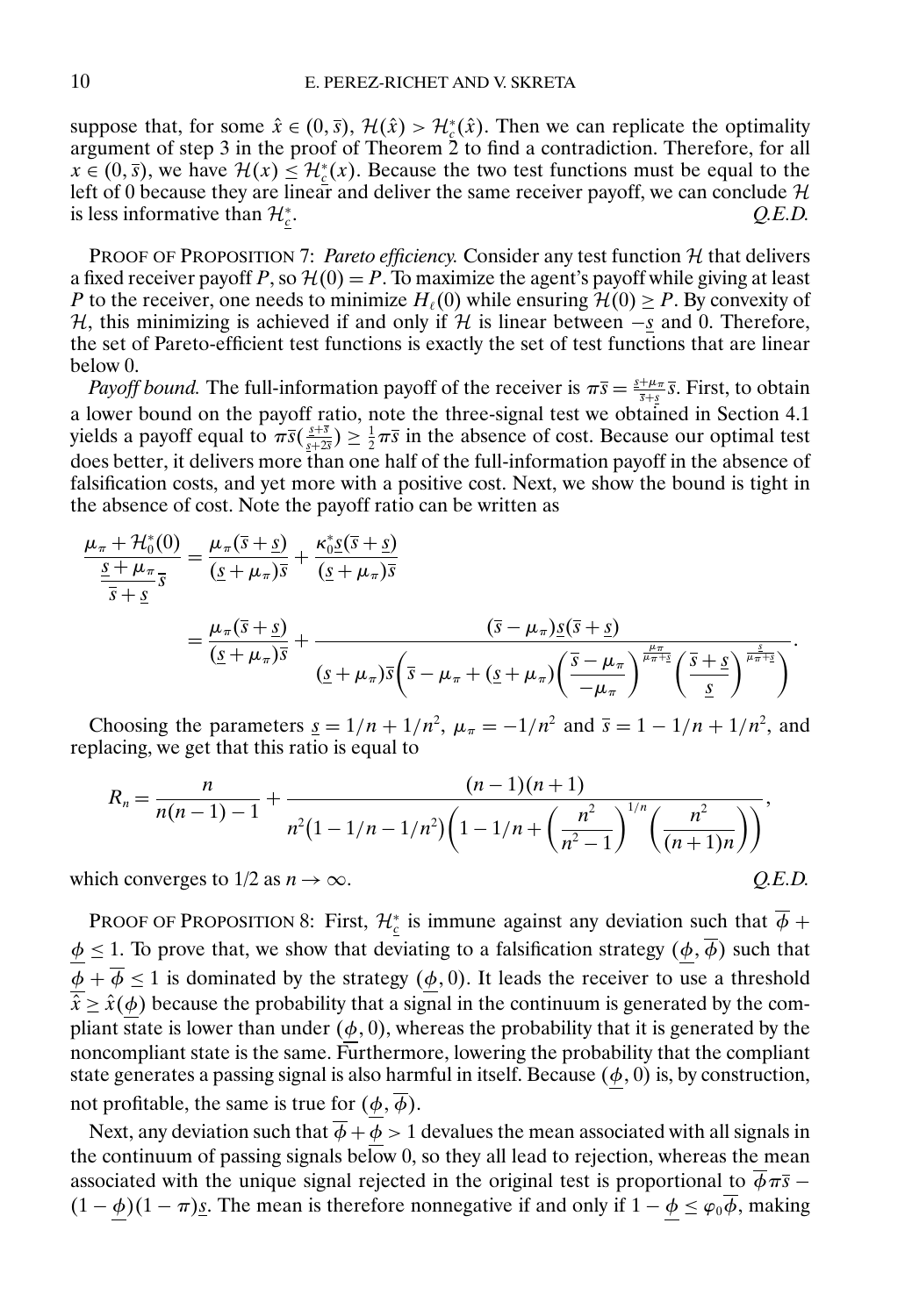any falsification strategy that does not satisfy this inequality dominated. For falsification strategies that satisfy this inequality, the agent's payoff is given by

$$
\pi \overline{\phi}(1-\overline{c}) + (1-\pi)(1-\underline{\phi}(1+\underline{c})).
$$

This payoff is decreasing in  $\phi$ , so the agent will always choose  $1 - \phi = \varphi_0 \overline{\phi}$ , yielding a payoff of  $\overline{\phi}(\pi(1-\overline{c}) + (1-\pi)\varphi_0(1+\underline{c})) - \underline{c}(1-\pi)$ . This payoff can be positive only if  $\overline{\phi} = 1$ , and because the agent can always grant himself a positive payoff by not falsifying, we need only consider the deviation  $\overline{\phi} = 1$  and  $\phi = 1 - \varphi_0$ .

Then the test  $\mathcal{H}_{\xi}^{*}$  remains optimal if and only if this deviation is not profitable to the agent, that is, if and only if

$$
1 - \kappa_{\underline{c}}^* \geq \pi (1 - \overline{c}) + (1 - \pi) (\varphi_0 - (1 - \varphi_0) \underline{c}) = \pi \left( \frac{\overline{s} + \underline{s}}{\underline{s}} - \overline{c} \right) + \frac{\mu_{\pi}}{\underline{s}} \underline{c}.
$$

Replacing  $\kappa_{\frac{c}{c}}^*$  by its expression, and letting  $\Lambda = (\frac{\overline{s}-\mu_{\pi}}{-\mu_{\pi}})^{\frac{\mu_{\pi}}{\mu_{\pi}+\bar{s}}}$ , we get the necessary and sufficient condition

$$
(\underline{s}+\mu_{\pi})\Lambda - \theta \underline{c}(\Lambda-1) \geq \left(\pi \left(\frac{\overline{s}+\underline{s}}{\underline{s}}-\overline{c}\right)+\frac{\mu_{\pi}}{\underline{s}}\underline{c}\right)(\overline{s}-\mu_{\pi}+(\underline{s}+\mu_{\pi})\Lambda).
$$

A bit of algebra then yields the condition  $A\overline{c} + B\underline{c} \ge 1$ , where

$$
A = \frac{\underline{s}(1-\pi+\pi\Lambda)}{(1-\pi)(\overline{s}+\underline{s})+\Lambda\mu_{\pi}} > 0,
$$

and

as

$$
B = \frac{\frac{1-\pi}{\pi}(\underline{s}-\pi \overline{s}) - \Lambda \pi \overline{s}}{(1-\pi)(\overline{s}+\underline{s}) + \mu_{\pi} \Lambda}.
$$

The positivity of  $A$  is implied by the fact that

$$
\frac{-\Lambda\mu_{\pi}}{(1-\pi)(\overline{s}+\underline{s})} = \Lambda\frac{-\mu_{\pi}}{\overline{s}-\mu_{\pi}} = \left(\frac{(\overline{s}+\underline{s})(-\mu_{\pi})}{(\overline{s}-\mu_{\pi})\underline{s}}\right)^{\frac{s}{\mu_{\pi}+\underline{s}}} < 1,
$$
  

$$
\frac{s}{\mu_{\pi}+\underline{s}} > 1, \text{ and } \frac{(\overline{s}+\underline{s})(-\mu_{\pi})}{(\overline{s}-\mu_{\pi})\underline{s}} < 1.
$$
 Q.E.D.

#### APPENDIX S3: COMPLEMENTS ON THE BINARY-STATE MODEL

## S3.1. *Optimal Three-Signal Test*

We show the three-signal test described in the paper is in fact optimal among threesignal tests.

PROPOSITION S3.1: *The optimal three-signal test is*

$$
\mathcal{H}_{3S}^*(x) = \kappa_{3S}^*(x + \underline{s}) + \frac{\overline{s} - \mu_{\pi} - \kappa_{3S}^*(\underline{s} + \overline{s})}{\overline{s}} \max\{x, 0\},\
$$

*which coincides with the three-signal test described in the paper*.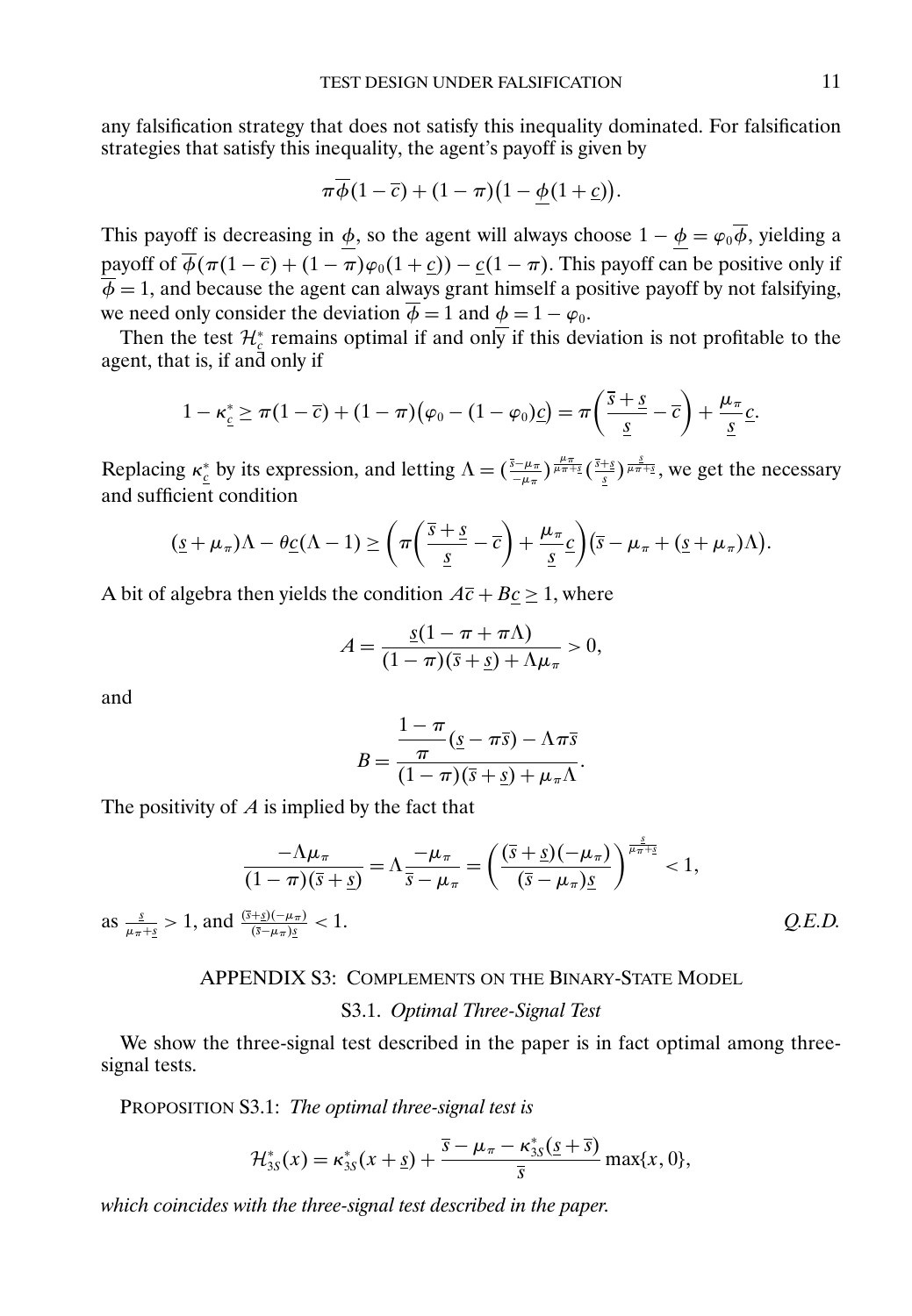<span id="page-11-0"></span>PROOF: First, one of the three signals must be at 0 for the test to be falsification-proof. Second, the same linearization argument as for the optimal test shows another signal must be at  $-s$ . Therefore, the only unknown is the position of the third signal  $x \in (0, \overline{s}]$ . Using the linearization, we denote by  $\kappa$  the slope of the test function H between signals –s and 0. The slope  $\eta$  of the test function between 0 and x must satisfy

$$
\mathcal{H}(x) = \kappa \underline{s} + \eta x = x - \mu_{\pi},
$$

hence,

$$
\eta = \frac{x - \mu_{\pi} - \kappa \underline{s}}{x}.
$$

The no-falsification incentive constraint of the agent, adapted from (FPIC'), then states

$$
\eta - \frac{x}{\underline{s}+x} \ge \frac{\underline{s}}{\underline{s}+x} \kappa - \frac{\theta \underline{c}x}{(x-\mu_{\pi})(\underline{s}+x)}.
$$

Replacing  $\eta$  by its value, we obtain the constraint

$$
\kappa \leq \frac{1}{\underline{s}}\bigg\{\frac{x(\underline{s}-\mu_{\pi})-\mu_{\pi}\underline{s}}{2x+\underline{s}}+\theta\underline{c}\frac{x^2}{(2x+\underline{s})(x-\mu_{\pi})}\bigg\}.
$$

The program of the designer is to maximize  $\mathcal{H}(0) = \kappa s$ , hence  $\kappa$ , under this constraint. It is easy to verify that the right-hand side of the constraint is increasing in  $x$ . Therefore, setting  $x = \overline{s}$  is optimal, and

$$
\kappa_{3S}^* = \frac{1}{\underline{s}} \left\{ \frac{\overline{s}(\underline{s} - \mu_\pi) - \mu_\pi \underline{s}}{2\overline{s} + \underline{s}} + \theta \underline{c} \frac{\overline{s}^2}{(2\overline{s} + \underline{s})(\overline{s} - \mu_\pi)} \right\}.
$$

Recalling that  $\theta = \frac{(\bar{s} - \mu_{\pi})(\bar{s} + \mu_{\pi})}{(\bar{s} + \bar{s})}$ , that is,

$$
\kappa_{3S}^* = \frac{1}{\underline{s}} \bigg\{ \frac{\overline{s}(\underline{s} - \mu_\pi) - \mu_\pi \underline{s}}{2\overline{s} + \underline{s}} + \underline{c} \frac{(\underline{s} + \mu_\pi)\overline{s}^2}{(2\overline{s} + \underline{s})(\overline{s} + \underline{s})} \bigg\}.
$$

Note  $\kappa_{3s}^*$  is the ex ante probability of generating the lowest signal, which is  $(1 - \pi)(1 - \pi)$  $p$ ) under the three-signal test from the paper. A straightforward calculation shows these probabilities are equal, so the two tests are identical. *Q.E.D.*

### S3.2. *Overt–Covert Comparison*

We start by deriving optimal tests under covert falsification. In the binary-state case, with covert falsification, we can use both the falsification-proofness principle, by Proposition [S2.1,](#page-4-0) and the recommendation principle, by Lemma [S1.1.](#page-0-0) Using the recommendation principle, we denote the test by  $\tau = (\tau, \overline{\tau})$ , where  $\tau$  is the nominal passing probability of the low state  $-s$ , and  $\overline{\tau}$  that of the high state. Then the set of equilibrium-feasible approval probabilities is characterized by the obedience constraint

$$
\overline{\tau}\pi\overline{s} - \underline{\tau}(1-\pi)\underline{s} \ge \max\{\mu_{\pi}, 0\} \tag{S3.1}
$$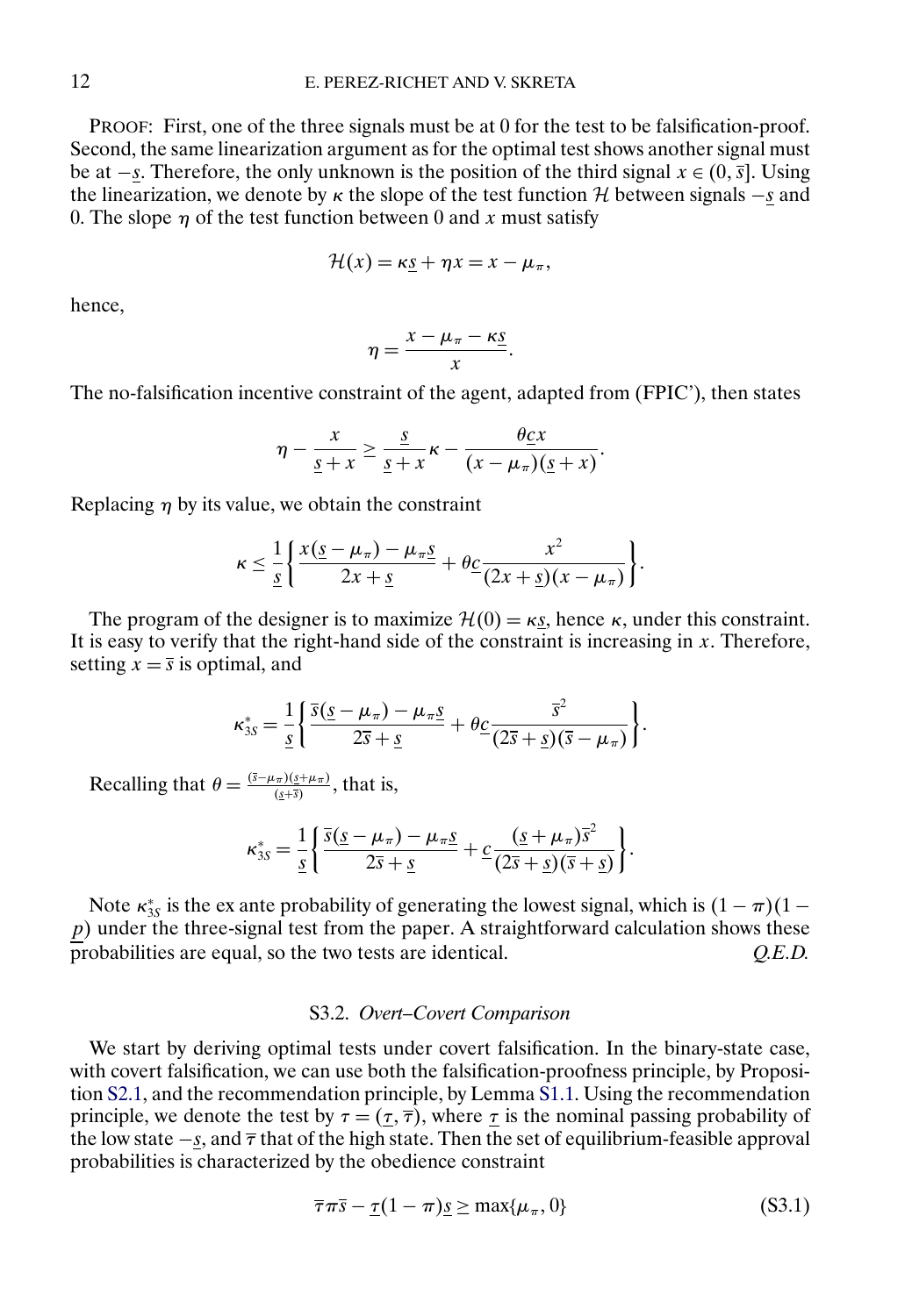and the falsification proofness constraint<sup>1</sup>

$$
\overline{\tau} - \underline{\tau} \le \underline{c},\tag{S3.2}
$$

which define a convex polytope. The receiver's payoff  $V(\tau, \delta) = \overline{\tau} \pi \overline{s} - \tau (1 - \pi) s$ , and the agent's payoff  $U(\tau, \delta) = \pi \overline{\tau} + (1 - \pi)\tau$  are linear in  $(\tau, \overline{\tau})$ , so the set of equilibriumfeasible *payoffs* is also a convex polytope.

Suppose  $\mu_{\pi}$  < 0. Then the uninformative and obedient test  $\tau_{NI} = (0,0)$  is pessimal for both players; the fully informative and obedient test  $\tau_{FI} = (0, 1)$  yields the first best for the receiver, whereas the agent optimal obedient test is  $\tau_{KG} = (\varphi_0, 1)$ , where KG stands for Kamenica–Gentzkow because this information structure is agent (aka sender) optimal. When  $c \ge 1$ , all of these tests also satisfy (S3.2), and the set of equilibriumfeasible information structures is  $\text{co}(\{\tau_{N1}, \tau_{FI}, \tau_{KG}\})$ , which coincides with what is feasible without falsification. At the other extreme, when  $c = 0$ , only  $\tau_{NI} = (0, 0)$  is feasible. We now turn to the interesting range of falsification costs  $c \in (0, 1)$ . Elementary algebra yields that  $\tau_R = (0, c)$  is the receiver-optimal test. Coming to the agent, the range  $c \in (0, 1)$ can be divided into two regions depending on whether  $\tau_{KG}$  is feasible. By construction,  $\tau_{KG}$  satisfies [\(S3.1\)](#page-11-0) with equality, but it violates (S3.2) when  $c \le 1 - \varphi_0$ ; in this range, the agent-optimal test is the one that satisfies both [\(S3.1\)](#page-11-0) and (S3.2) with equality,  $\tau_A$  =  $(-\frac{c\pi\bar{s}}{\mu\pi}, \frac{-c(1-\pi)s}{\mu\pi})$ . When  $\tau_{KG}$  satisfies (S3.2) with slack, which happens when  $c > 1 - \varphi_0$ , another extremal information structure arises: the test  $\tau_P = (1 - \underline{c}, 1)$  that satisfies (S3.2) with equality but  $(S3.1)$  with slack.<sup>2</sup> Then the set of equilibrium-feasible tests is

$$
\mathcal{T} = \begin{cases}\n\tau_{NI} & \text{if } \underline{c} = 0, \\
\text{co}(\{\tau_{NI}, \tau_R, \tau_A\}) & \text{if } 0 < \underline{c} \le 1 - \varphi_0, \\
\text{co}(\{\tau_{NI}, \tau_R, \tau_{KG}, \tau_P\}) & \text{if } 1 - \varphi_0 < \underline{c} < 1, \\
\text{co}(\{\tau_{NI}, \tau_{KG}, \tau_{FI}\}) & \text{if } \underline{c} \ge 1.\n\end{cases}
$$

We depict  $\mathcal T$  in Figure S1 for various cost levels. The corresponding set of feasible payoffs is depicted in Figure [S2,](#page-13-0) where we compare it with the set of feasible payoffs under observable falsification.



FIGURE S1.—Covert falsification: the blue region is the set of feasible information structures  $\mathcal{T}$ . Parameters for the plots:  $-\underline{s} = -2$ ,  $\overline{s} = 2$ ,  $\pi = 0.3$ ,  $(\mu_{\pi} = -0.8)$ ;  $\underline{c} \in \{0, 0.3, 0.7, 1\}$ .

<sup>&</sup>lt;sup>1</sup>It is easy to show [\(S3.1\)](#page-11-0) implies that the second falsification-proofness constraint  $\underline{\tau} - \overline{\tau} \le \overline{c}$  is redundant.<br><sup>2</sup>The test  $\tau_p = (1 - c, 1)$  is, in fact, the optimal test for a *planner* who assigns equal weig

and the agent. In all other parameter ranges, it coincides with another extremal information structure: it is equal to  $\tau_R$  when  $\mu_\pi < -1$ , and for  $-1 \leq \mu_\pi < 0$ , it coincides with  $\tau_A$  in the cost range where  $\tau_{KG}$  is infeasible.